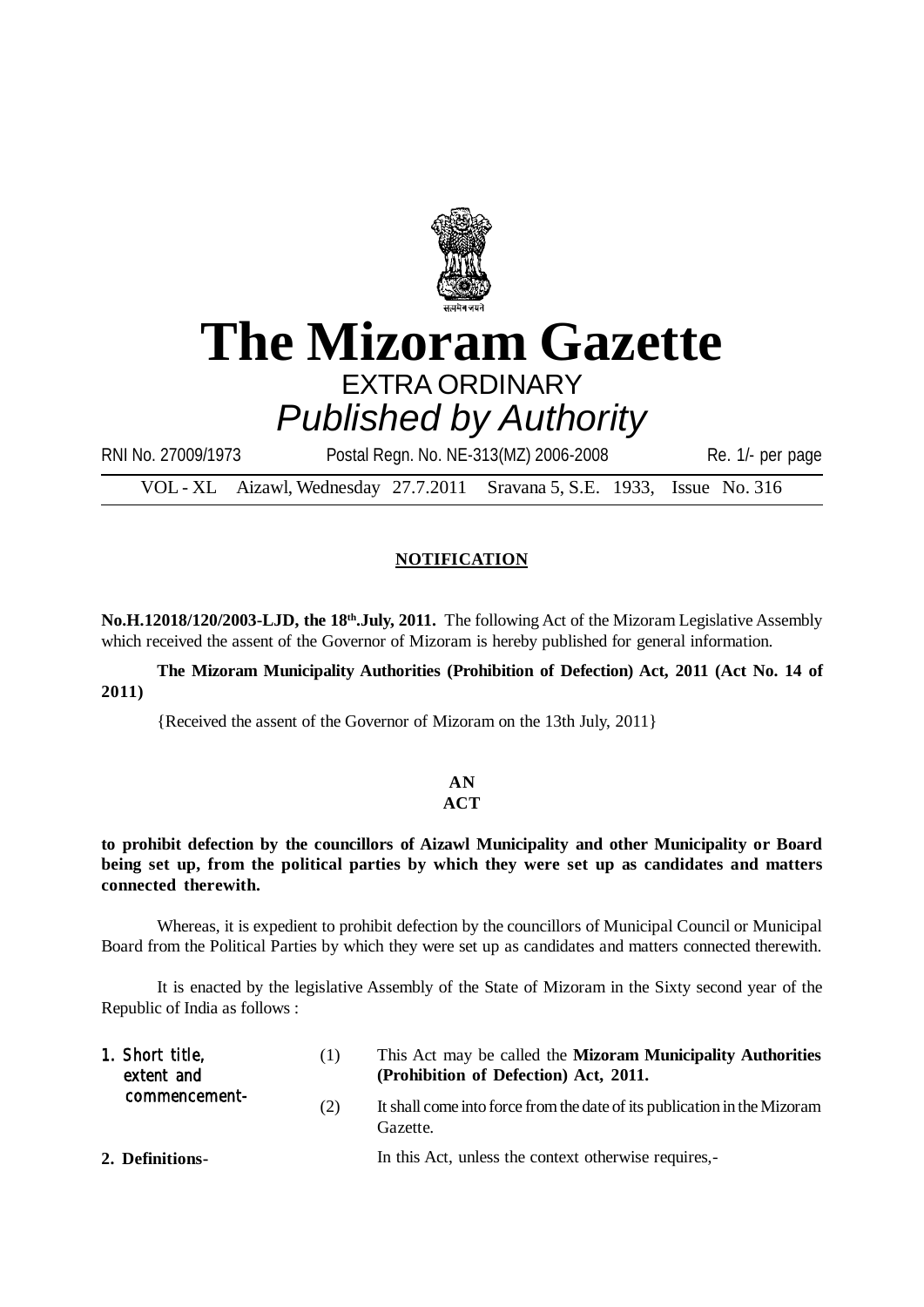#### (a) **"Chief Executive Officer" means** :

- (i) In the case of a Municipal Council, the Chief Executive Officer of the Minicipal Council ;
- (ii) in the case of a Municipal Board, the Chief Executive Officer or Executive Officer of the Municipal Board.
- (b) **"Councillors"** means councillors of Aizawl Municipal Council or any other Council or Board being set up by the Government of Mizoram;
- (c) **"Deputy Commissioner"** means Deputy Commissioner of concerned District;
- (d) **"Local Authority"** means the City or Town Municipal Council or Town Municipal Board;
- (e) **"Municipal Board'** means a Town Municipal Board being set up by the Government of Mizoram;
- (f) **"Municipal Council"** means a City or Town Municipal Council established under the Mizoram Municipalities Act, 2007;
- (g) **"Political Party"** in relation to a councillor means a Political Party recognized by the Election Commission of India as a National Party or a State Party in the State of Mizoram under the Election Symbols (Reservation and Allotment) Order, 1968, and to which he belongs for the purpose of sub-section (1) of section 3.
- (h) **"State Election Commissioner"** means the State Election Commissioner appointed by the Governor under article 243K of the Constitution of India read with section 345 of the Mizoram Municipalities Act, 2007;
- (1) Subject to the Provision of Section 3-A, 3-B and 4, a councillor belonging to any political party, shall be disqualified for being such Councillor,-
	- (a) If he has voluntarily given up his membership of such political party ; or
	- (b) If he votes or abstains from voting in, or intentionally remains absent from any meeting of the Municipal Council or Municipal Board contrary to any direction issued by the political party to which he belongs or by any person or authority authorised by it in this behalf, without obtaining the prior permission of such party, person or authority; and such voting, abstention or absence has not been condoned by such political party, person or authority within fifteen days from the date of voting or such abstention or absence.
- **3. Disqualification on the ground of defection.-**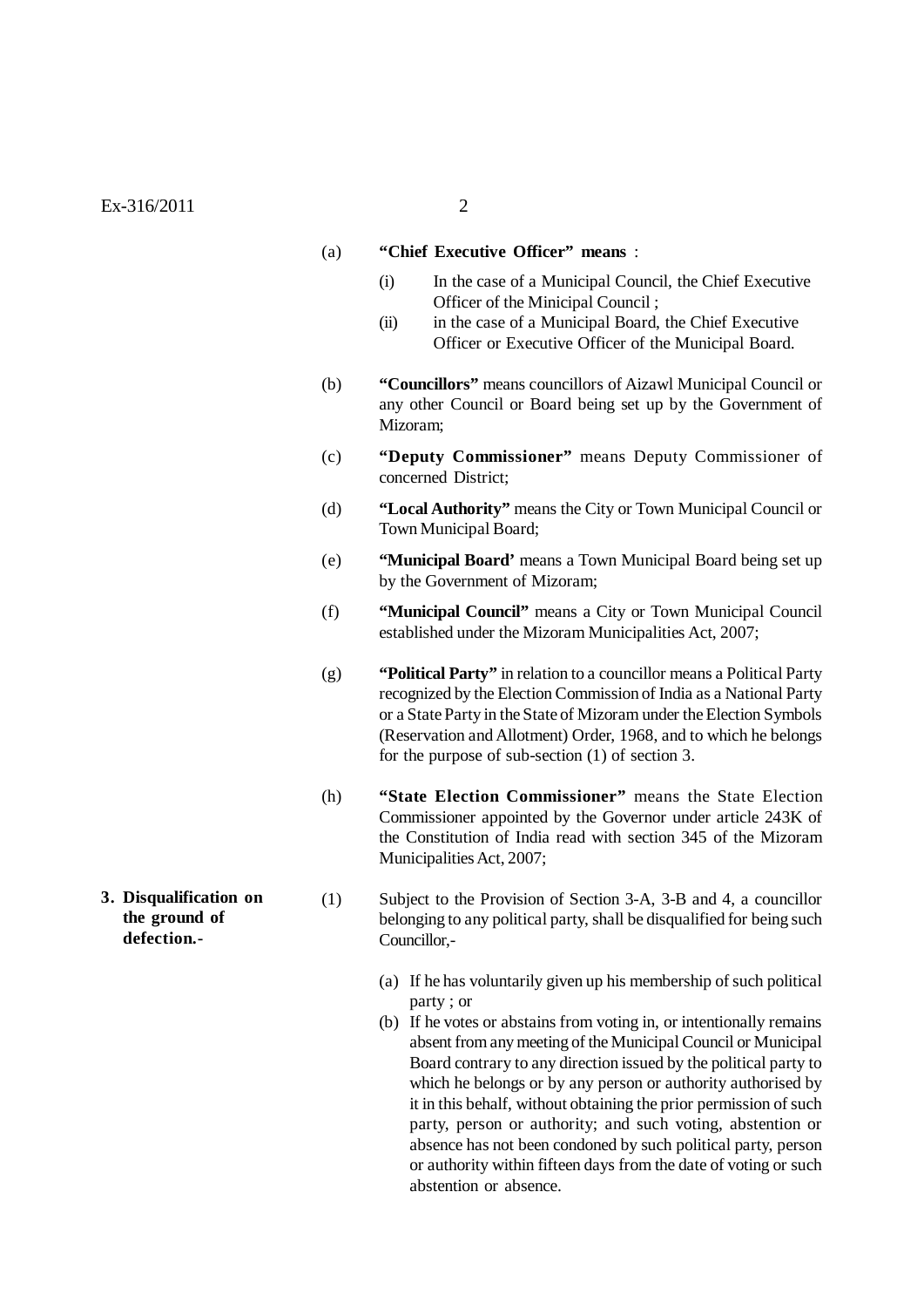**Explanation.**- for the purpose of this sub-section,-

- (a) A person elected as a Councillor, shall be deemed to belong to the political party, if any, by which he was set up a Candidate for Election as such Councillor :
- (b) A person elected as a Councillor otherwise than as a candidate set up by a political party shall be deemed to belong to the political party of which he becomes a member before the expiry of six months from the date of commencement of his term of office, or in the case of a Councillor whose terms of office has commenced on or before the date of commencement of the Mizoram Municipality Authorities (Prohibition of Defection) Act, 2011, within six months from such date.
- (2) An elected Councillor, who has been elected as such, otherwise than as a candidate set up by a political party shall be disqualified for being a Councillor, if he joins a political party after expiry of six months from the date of commencement of his term of office, or in the case of a Councillor whose term of office has commenced on or before the date of commencement of the Mizoram Municipality Authorities (Prohibition of Defection) Act, 2011 after expiry of six months from such date.
- (3) Notwithstanding anything contained in the foregoing provisions of this section, a person who on the commencement of this Act, is a Councillor shall -
	- (a) where he was a member of a political party immediately before such commencement, be deemed, for purposes of sub-section (1), to have been elected a Councillor as a candidate set up by such political party;
	- (b) in any other case, be deemed to be an elected Councillor who has been elected as such otherwise than as a candidate set up by any political party for the purpose of sub-section(2).
- Where a Councillor makes a claim that he and any other Councillors of his political party constitute the group representing a faction which has arisen as a result of a split in his political party and such group consists of not less than one-third of the Councillors concerned,-
	- (1) He shall not be disqualified under sub-section (1) of section 3 on the ground,-
		- (a) That he has voluntarily given up his membership of his political party, or
- **3- A. Disqualification on ground of defection not to apply in case of split.-**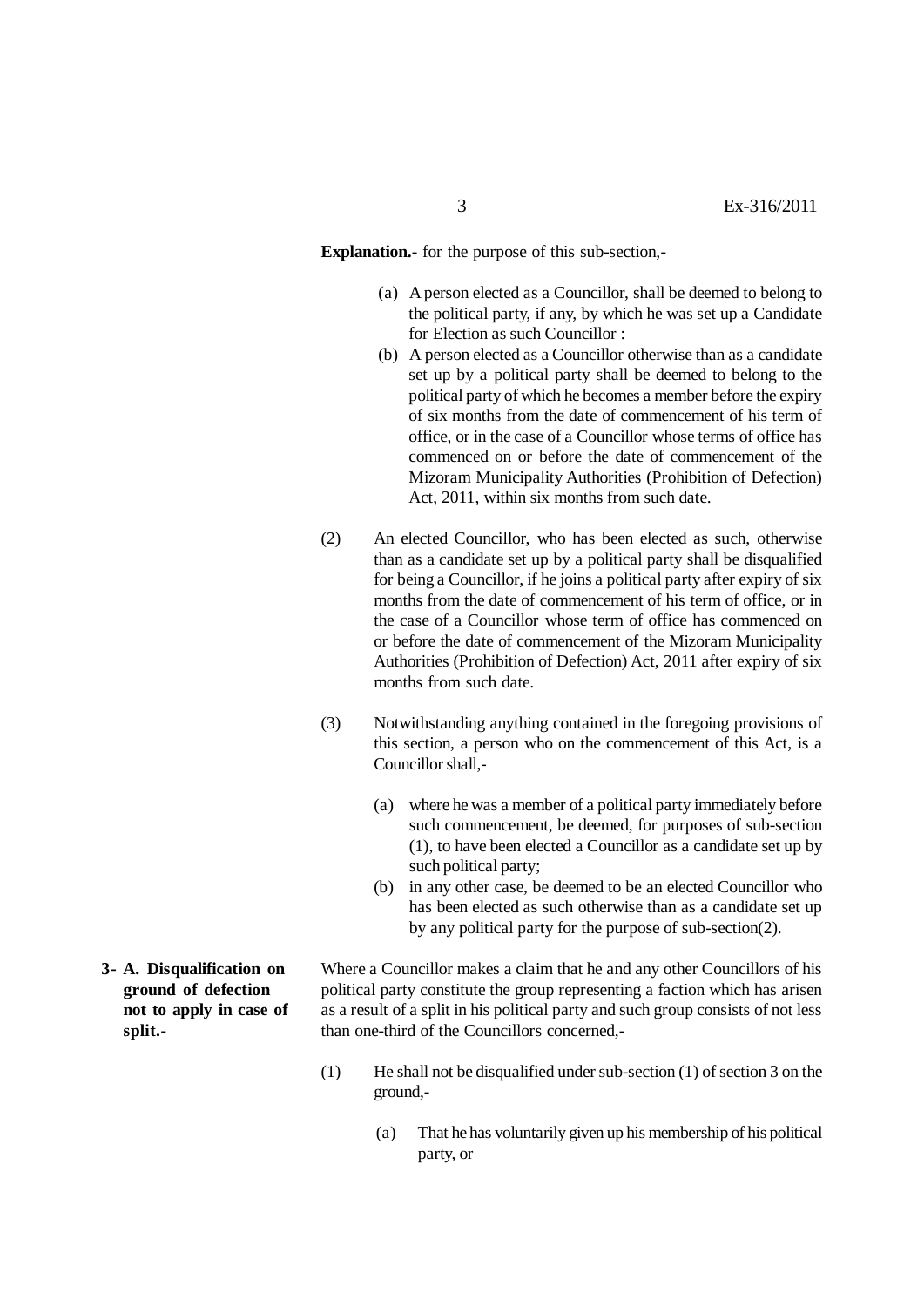**3- B. Disqualification on ground of defection not to apply in case of merger.-**

- (b) That he has voted or abstained from voting in, or intentionally remained absent from, any meeting of the Municipal Council, or Municipal Board contrary to any direction issued by the political party to which he belongs or by any person or authority authorised by it in this behalf, without obtaining in any case, the prior permission of such political party, person or authority and such voting or abstention or absence has not been condoned by such political party, person or authority within fifteen days from the date of voting or such abstention or absence, and
- (2) from the time of such split, such faction shall be deemed to be the political party to which he belongs for the purpose of sub-section (1) of section 3 and to be his political party for the purpose of this section.
- (1) A Councillor shall not be disqualified under sub-section (1) of section 3, where his political party merges with another political party and he claims that he and any other Councillors of his political party,-
	- (a) have become members of such other political party, or as the case may be, of a new political party formed by such merge;
	- (b) have not accepted the merger and opted to function as a separate group, and from and time of such merger, such other political party or new political party or group, as the case may be, shall be deemed to be the political party to which he belongs for the purposes of sub-section (1) of Section 3 and to be his political party for the purposes of this section.
- (2) For the purposes of sub-section (1) of this section,-
	- (a) the merger of the political party of a Councillor shall be deemed to have taken place if, and only if, not less than two-thirds of the Councillors concerned have agreed to such merger;
	- (b) the expression "such other Political Party" and "New Political Party" shall include a political party whether such political party has been recognized or not by the Election Commission of India as a National Party or a State Party in the State of Mizoram under the Election Symbols (Reservation and Allotment) Order, 1968.